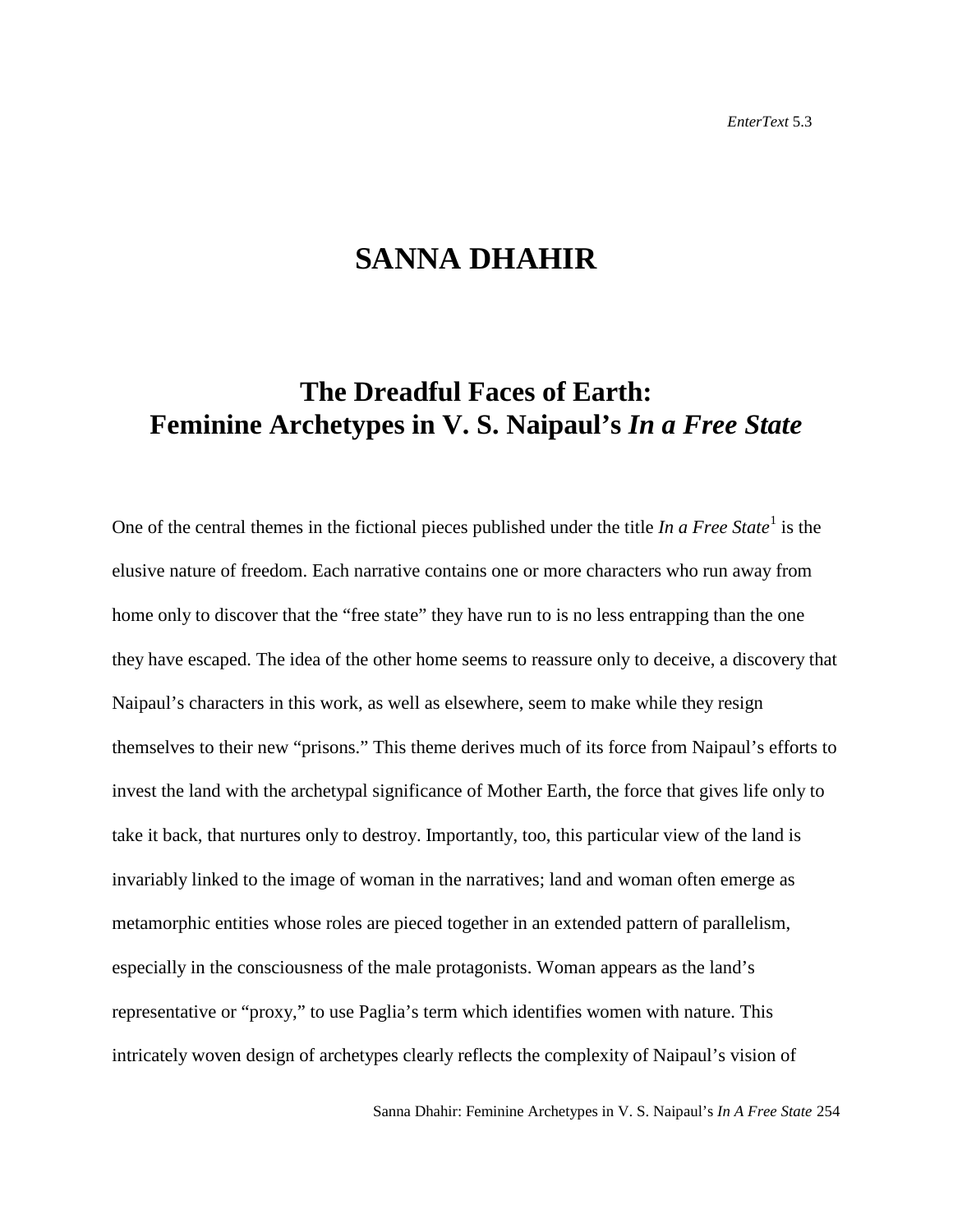feminine force and accounts for the narratives' distinct feminine presence.<sup>[2](#page-16-0)</sup>

The events of the title narrative (which, by virtue of its length, will receive more attention than the others) chiefly unfold in an African state, but flashbacks on the British Bobby's past serve to reveal some important details about his life in England, all imbued with archetypal tones. Of Bobby's childhood only one incident stands out: he was bitten by his mother's (not his parents') dog and he still carries the wound of this bite, a deep scar on his calf and an irrational fear of dogs. In mythical and archetypal accounts, the dog is the "principal animal" of some distinctly negative, blood-shedding goddesses, such as Gorgon and Hecate, who are widely viewed by psychoanalysts as manifestations of the life-denying mother figure in the human psyche.<sup>[3](#page-16-1)</sup> Significantly, too, fear and pain, which define Bobby's childhood, also throw a long shadow on his adult life. As a young man, Bobby is a displaced and fragmented individual who undergoes a major nervous breakdown for eighteen months. A breakdown of this kind, which is defined by Bobby as "death,"<sup>[4](#page-16-2)</sup> has been frequently interpreted by psychoanalysts as the human psyche's experience of being swallowed up by the Terrible Mother.<sup>[5](#page-16-3)</sup>

This image of the mother figure as a formidable adversary is transmitted to the land—to Mother England first, which assumes the dimensions of a dark prison cell for her repressive traditional expectations (Bobby, in fact, is literally jailed for homosexual practices). His yearning for a second birth, away from the shackles of England, finds a clear expression in his fantasy quest of driving endless miles through a cold and rainy night in an effort to reach a womb-like cottage on top of a hill: "There would be a fire there, and it would be warm and I would be perfectly safe."[6](#page-16-4) Notably, too, this cottage is a timeless place where Bobby steps on his watch and refuses to mend it, fulfilling thus a desire "to give up, to be nothing, to do nothing."[7](#page-16-5)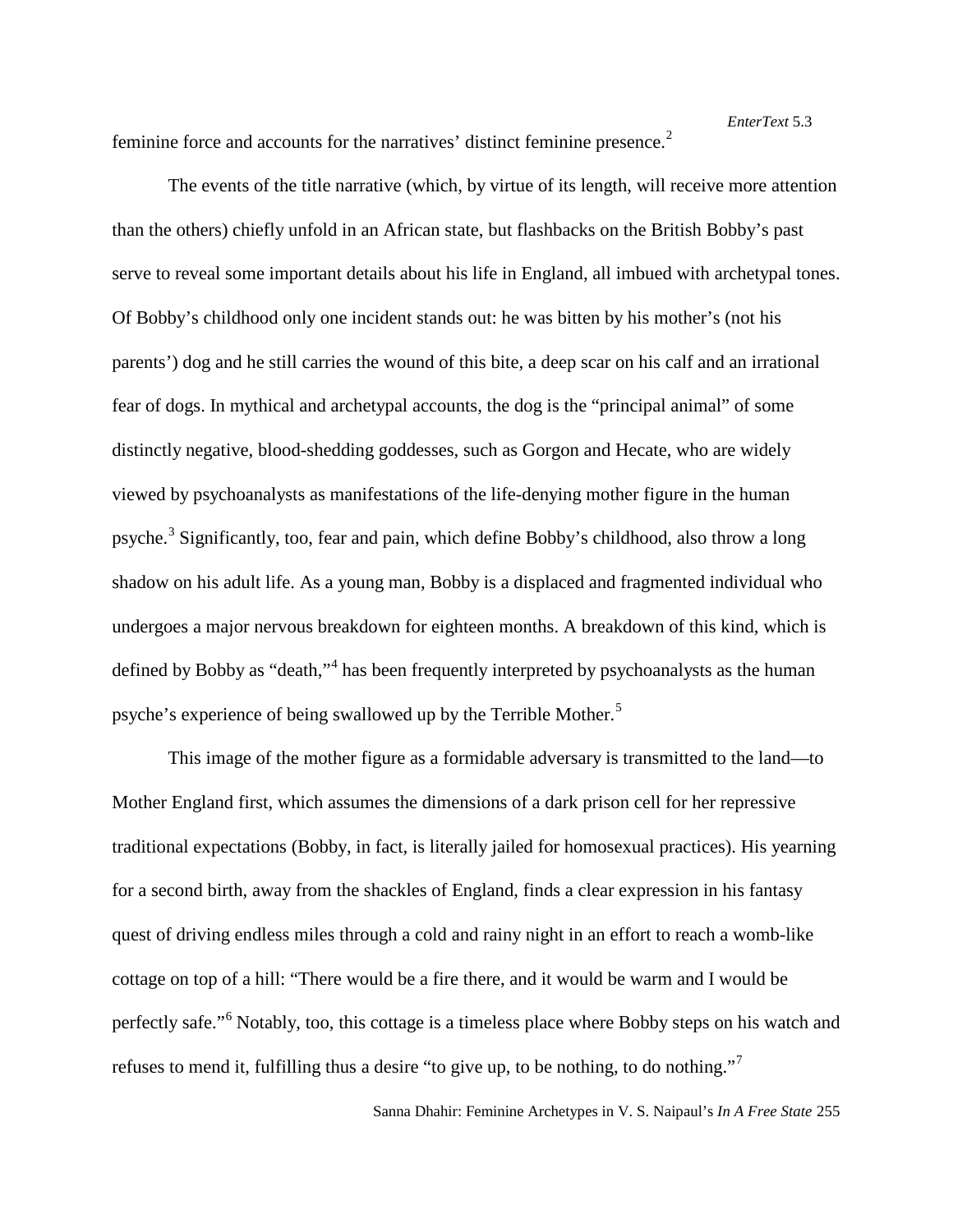By going to Africa (a literally warm place and in so many ways the antithesis of England), Bobby is seeking an adoptive land, one which is willing to grant him a new existence: "Africa saved my life," he repeats, "as though it was a complete statement, explaining everything."<sup>[8](#page-16-6)</sup> In Africa, Bobby looks for the *elemental* side of life, where experience is dramatically simplified:

Africa was for Bobby the empty spaces, the safe adventure of long fatiguing drives on open roads, the other Africans, boys built like men. "You want lift? You big boy, you no go school? No, no, you no frighten. Look, I give you shilling. You hold my hand. Look, my colour, your colour…. When I born again I want your colour. You no frighten. You want five shillings?" *Sweet infantilism, almost without language*. [9](#page-16-7)

Juxtaposed with England, Africa appears to Bobby as a benign and fulfilling womb, capable of giving him a fresh identity, a different colour, and what seems like a Lacanian pre-language oneness with the maternal presence. And bidding farewell to aggressive bonds, Bobby assumes a parent/lover relation with African boys, a relation in which homosexual love is sanctioned by education. Bobby is "nervous of African whores," and his preference for boys "fresh from the bush" has a good deal to do with a "tenderness" for and identification with them: "poor boy, poor African," he thinks, tears gushing to his eyes, as he studies a bar boy with whom he intends to be intimate. [10](#page-16-8)

Bobby's affiliation with Africa considerably affects his relationship with Linda, the British woman who is taking a long ride with him in the course of the narrative. Being white and "conservative," Linda is an unavoidable reminder of England, at whose hands Bobby's ego has suffered severe diminution: "She is only trying, for no reason, to undermine me,"<sup>[11](#page-16-9)</sup> he thinks, as he projects onto himself most of Linda's critical remarks on Africa. He is on his guard with her right from the beginning, opposing her views even when they are right.<sup>[12](#page-16-10)</sup> In fact, it is her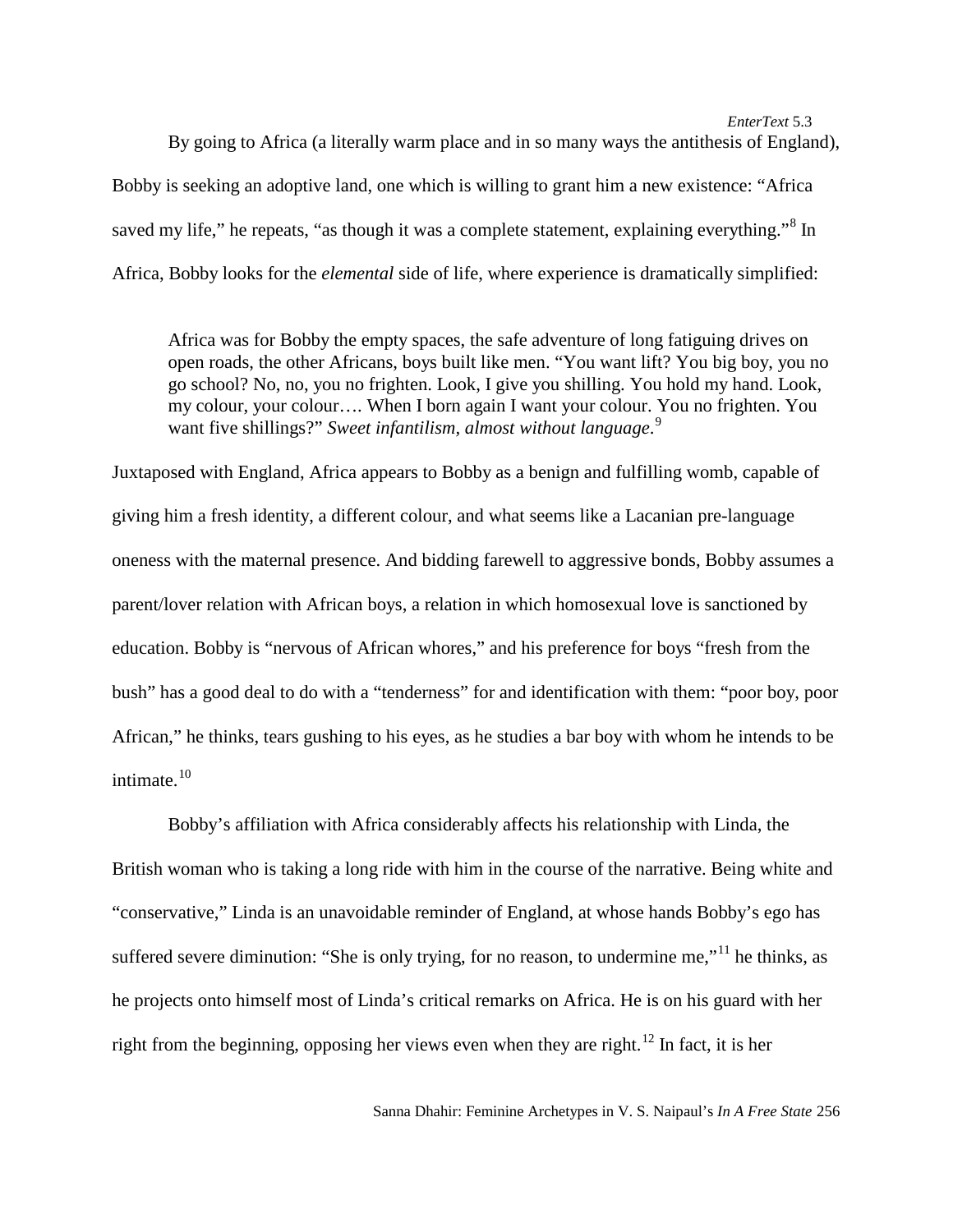"accurate" assessments of the hardships facing white settlers in Africa which he finds particularly "wounding:" they threaten his sense of security and leave him with yet another oppressive bond. His fears surface in a highly symbolic dream in which he struggles with an overpowering feminine threat:

He was in a car with a woman whose identity he couldn't be sure of. They were quarrelling. Everything she said was accurate; everything was wounding, and though to everything there was a reply, he couldn't explain himself. He had to shout above her shouts; he was screaming; and as they sped along the empty road, dangerously, the wheel jumping in his hands, she wounded him and wounded him, more and more deeply; and there was rage and ache in his head, which seemed about to explode.<sup>13</sup>

In psychoanalysis, nightmares commonly figure as yet another image of the ensnaring mother in the human psyche, <sup>[14](#page-16-12)</sup> and it is significant that in this nightmare, Bobby's world is reduced to a claustrophobic car ride with an overwhelming feminine persona. This nightmare also betrays castration fears, which are obvious in the image of the exploding head.<sup>[15](#page-16-13)</sup> In both mythical and psychological analysis the head is known as a symbol for the penis, and in the context of this narrative, Bobby's homosexuality may be seen as stemming from a deep-seated fear of the female's reproductive organs, the mysterious forces of life and death.<sup>[16](#page-16-14)</sup>

Fearing for his "African" identity, Bobby projects his anxieties on Linda, trusting her only at times when she seems vulnerable to him. In the scene where she is stung by an insect, Bobby studies with compassion "the thin yellow folds of [her] moist skin, the fragile ribs, the brassiere… enclosing those poor little breasts."[17](#page-16-15) He bends over and kisses the red bump on her belly, keeping his head below her shirt in a moment which is notably likened to "childbirth."<sup>[18](#page-16-16)</sup> In this scene, Bobby is conscious of Linda, not as the threatening female—the "man-eater," as Linda is called—but as a harmless entity whom he can trust and to whom, in "the cosy car," he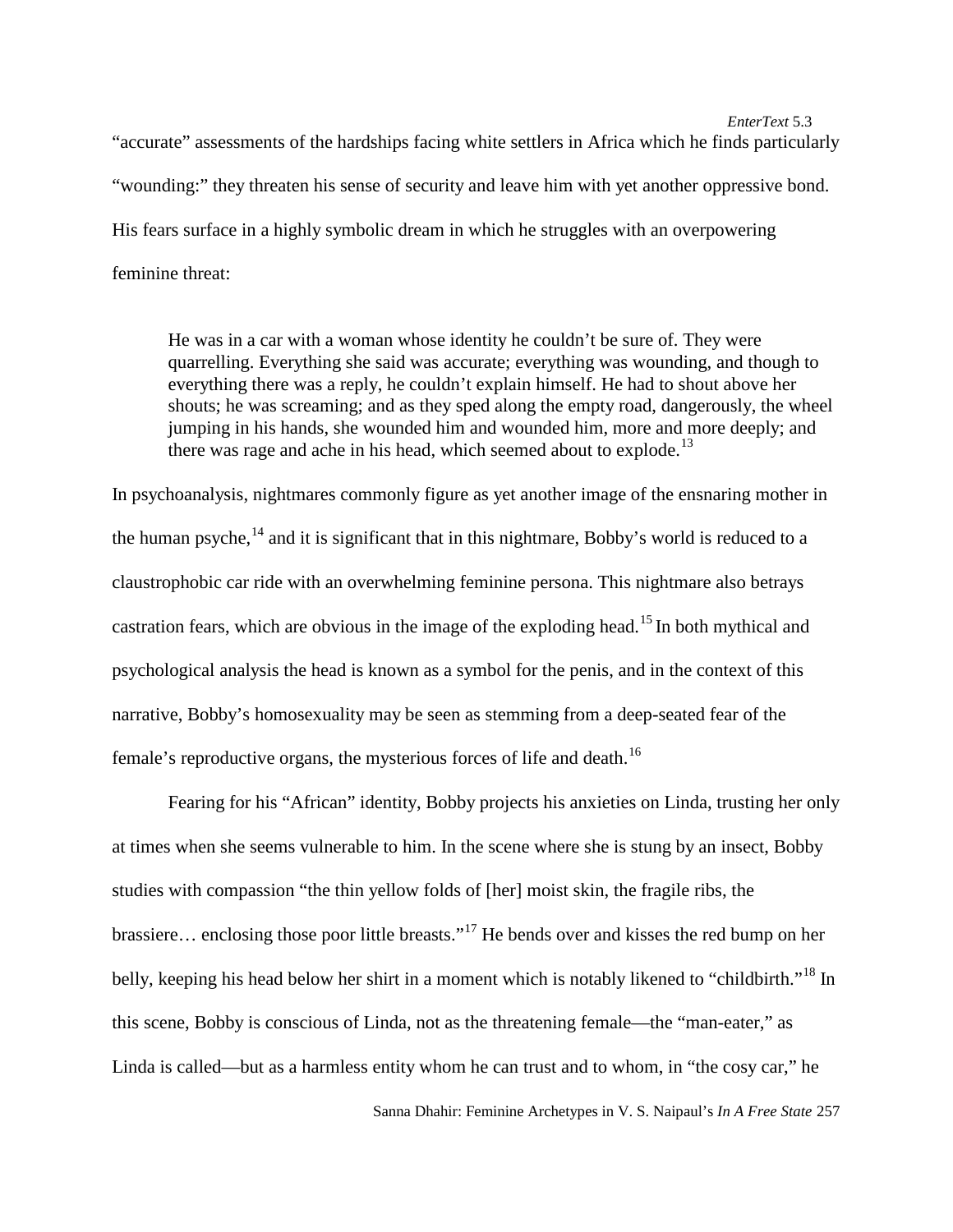can talk about the tranquilizers he once had, which burnt the tip of his penis. [19](#page-16-17) This concept of Linda Bobby wants to preserve, now watching every statement he utters lest he should spoil the "mood" created by the incident.

It is the opposite image of Linda, the image of the sexually active woman, which sends Bobby to rage at her. His bursts of anger at the sight of her vaginal deodorant are obviously irrational, betraying once more his deeply rooted fears of woman as the destructive tooth goddess, whose vagina is often depicted as a mouth bristling with sharp teeth or knives.<sup>[20](#page-16-18)</sup> Calling Linda "rotting cunt" hardly disguises Bobby's fear of her sexuality and his tendency to allay this fear through what Horney calls "disparagement."[21](#page-16-19) Significantly, too, the vaginal deodorant also recalls dismissive and prejudiced England: "We are among savages and we need our cultural activities," $^{22}$  $^{22}$  $^{22}$  he says, stressing the link between Linda and the land of his birth.

Bobby's behaviour, which he regrets soon after the irrational spell is over, is also fuelled by his growing disillusion in Africa and the realisation that his sense of belonging to the land has already started to erode. These feelings ostensibly prefigure the next phase in Bobby's relationship with Africa, a phase that is soon to reach a turning point as a result of a brutal encounter he has with some African soldiers. The "dark" army post, where the incident occurs, and which Bobby seeks out of an impulsive need to test the soundness of his ties with Africa, brings to mind the "warm" cottage of his earlier fantasy—being a nightmarish reversal of it. This room sharply contrasts with the comforting, healing, and timeless room, where a watch is a useless possession; one of the soldiers especially demands Bobby's watch, and when Bobby does not comply with his demand, he tramples the watch as well as Bobby's wrist with his army boot in a scene that is heavy with castration symbols. The damage done to Bobby's wrist parallels the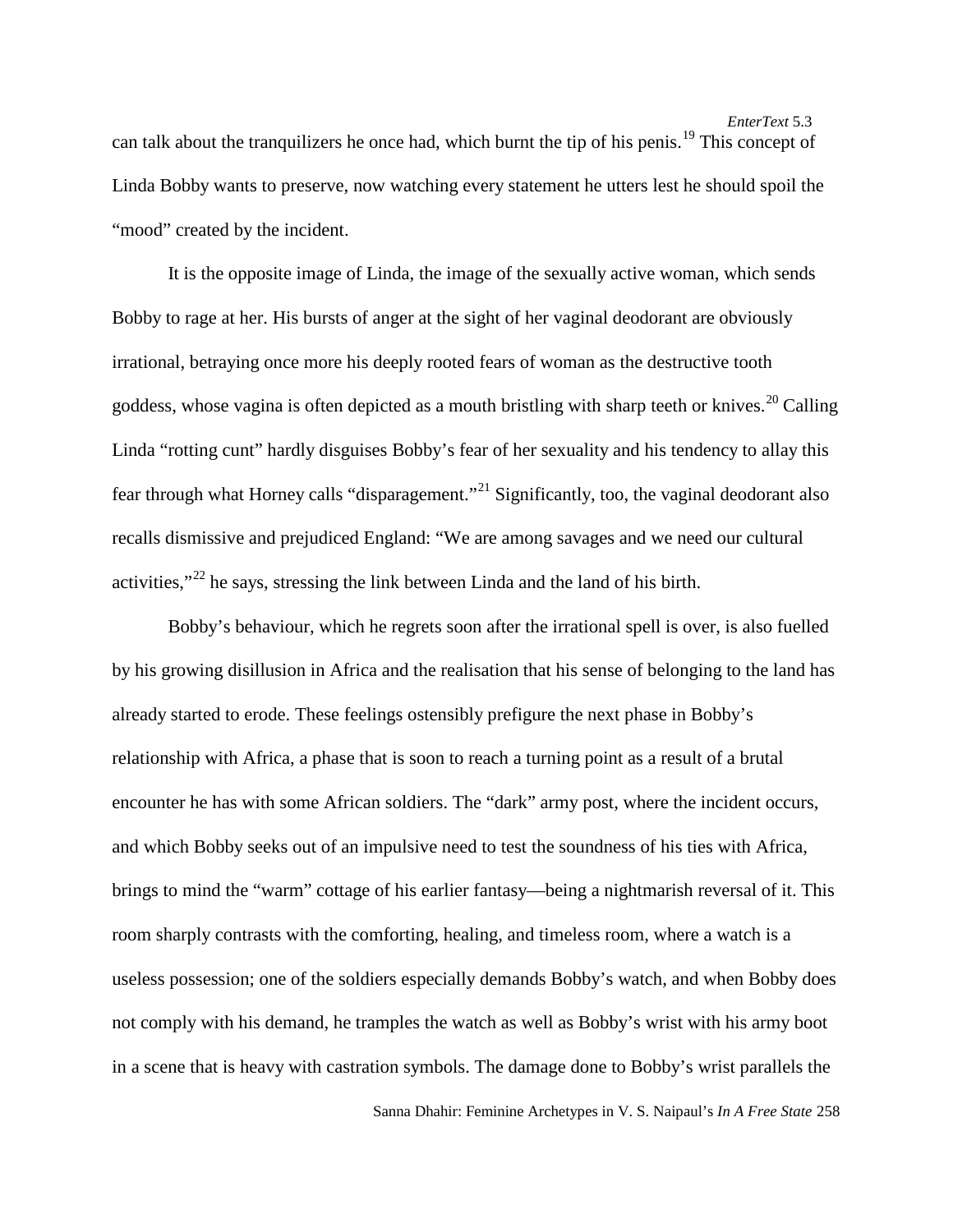earlier damage done to his calf, both inflicting indelible physical and psychological scars. What stands out again is the senselessness of Bobby's punishment. But the Africa he faces now has suddenly turned against him in an inexplicable, undiscriminating, and irrational way—just like the pack of wild dogs he and Linda encounter while strolling outside their hotel and which Linda, who seems far calmer than Bobby, connects with the dog of Bobby's childhood. In this part of the narrative, heavy emphasis is placed on Africa as a militant power that aims to chastise not only white and Asian settlers but also its black natives. Now it is out to "hunt down" the African king, its roads, forests, and skies teeming with soldiers, whose most distinctive feature is that they are "fat." As Bobby leaves the scene of his brutalisation, the soldiers he meets outside the building are fully experiencing the "pleasure of food," while some way behind them a group of bound, beaten-up prisoners (obviously belonging to the king's tribe) are left to die in the sun.<sup>[23](#page-16-21)</sup> This incident shatters Bobby's faith in Africa, now dark and sinister, and causes him to be on his guard. As Linda dusts his hair and tidies up the rags of his "native shirt"—the shirt he has donned to show his filial bond with Africa—he closes his heavy eyes, and thinks, "but these are the hands of a nurse." $^{24}$  $^{24}$  $^{24}$ 

 The word "nurse," which stands in contrast with "man-eater," puts Linda in possession of the generative attributes of the primordial mother while subtly suggesting that a "new" Bobby has been delivered to the world. The car ride with Linda, culminating with the incident at the army post, finally severs the umbilical cord that has linked Bobby to Africa. At the end of this journey, black Africa and white England seem to converge in a highly suggestive and dream-like scene: "Bobby's wrist ached; he felt his eyes grow heavy. And then he was in a white storm. Like flakes of snow they came out of the forest, butterflies, white on the asphalt, on the grass, on tree trunks,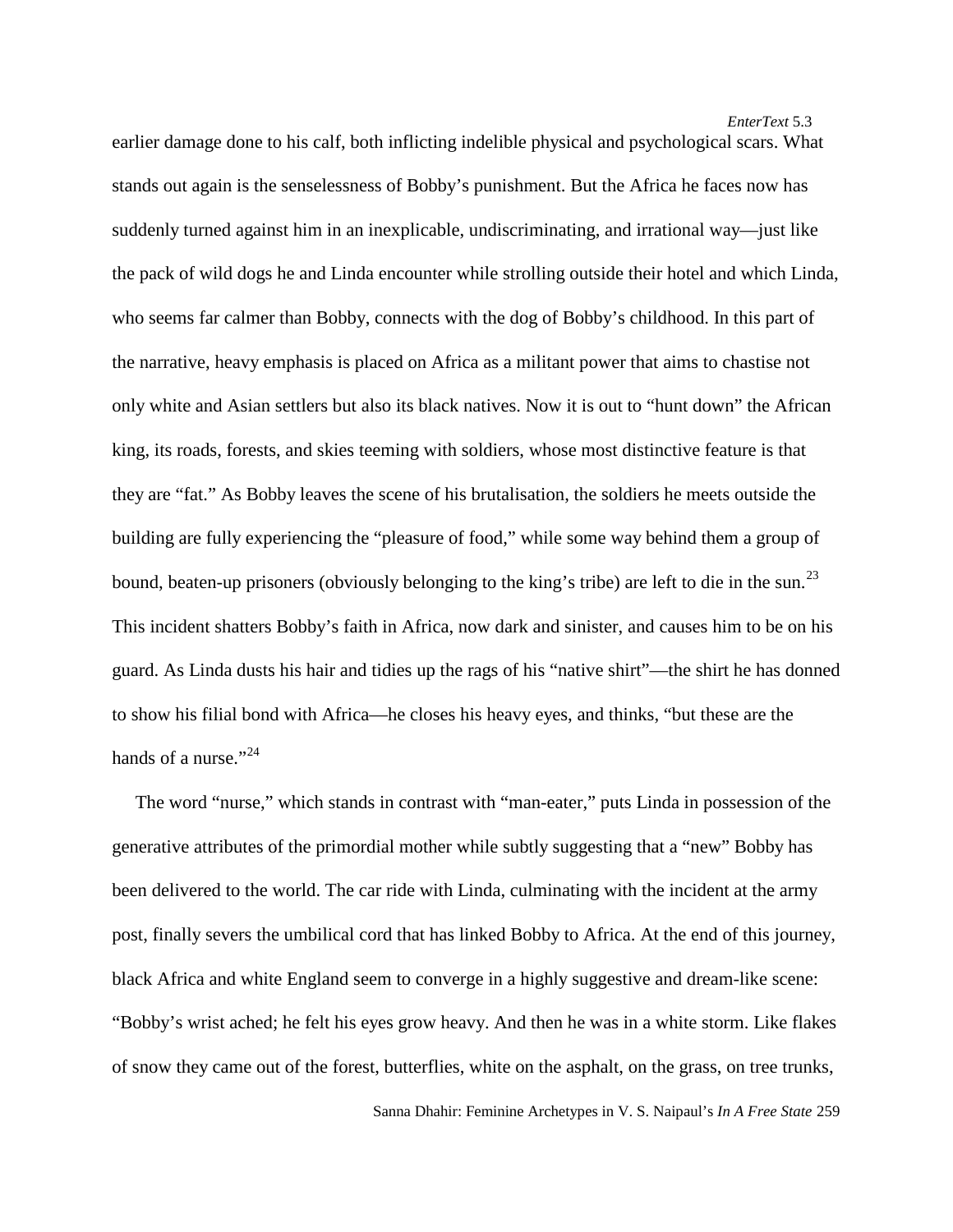in the air, millions and millions of white butterflies, fluttering out of the forest. And the storm did not stop."<sup>[25](#page-16-23)</sup> The expulsion of the white butterflies from the forest, the result of the burning out of the villages belonging to the king's tribe (the king is said to be pro-British), also seems to make a comment on Africa's tendency to alienate those whom she had nurtured in the past.

In this narrative, birth, or rebirth, comes across as a paradoxical state of being, one which unfailingly prefigures the chains of experience. Bobby now has to live with the knowledge that Africa, too, no longer belongs to him, that his African identity is as flimsy as his shredded "native shirt," which ironically is made in Holland. Back in his apartment, Bobby feels exposed, yet not unaware of the necessity to fend for himself. His servant's indiscreet laughter at his bandages and humiliation makes him think of leaving Africa. But the compound where he lives is just as "good" as anywhere else. "I will have to sack Luke,"<sup>[26](#page-16-24)</sup> he thinks. This way of reasoning is new to Bobby; it is so unlike his previous act of paying for the drinks of a Zulu male whore who has spat on his face in a public place. But the hardened Bobby knows very well that his carefree days are over.

Naipaul's concerns in the title novella resound with no less intensity in the other narratives of this book, especially the fictional ones, in which the archetypal theme is outlined in briefer yet equally undisguised notes. To start with "One out of Many," the protagonist, Santosh, does not seem to be, like Bobby, socially stigmatised in his homeland; yet although he has had a wife and has fathered some children, Santosh has obviously been quite content with the physical and psychological distance that separates him from married life. As he states, he could not imagine living with his wife and children "for good;" he finds instead a safer haven in his bachelor lifestyle in Bombay, where he works as a cook for a government agent—a male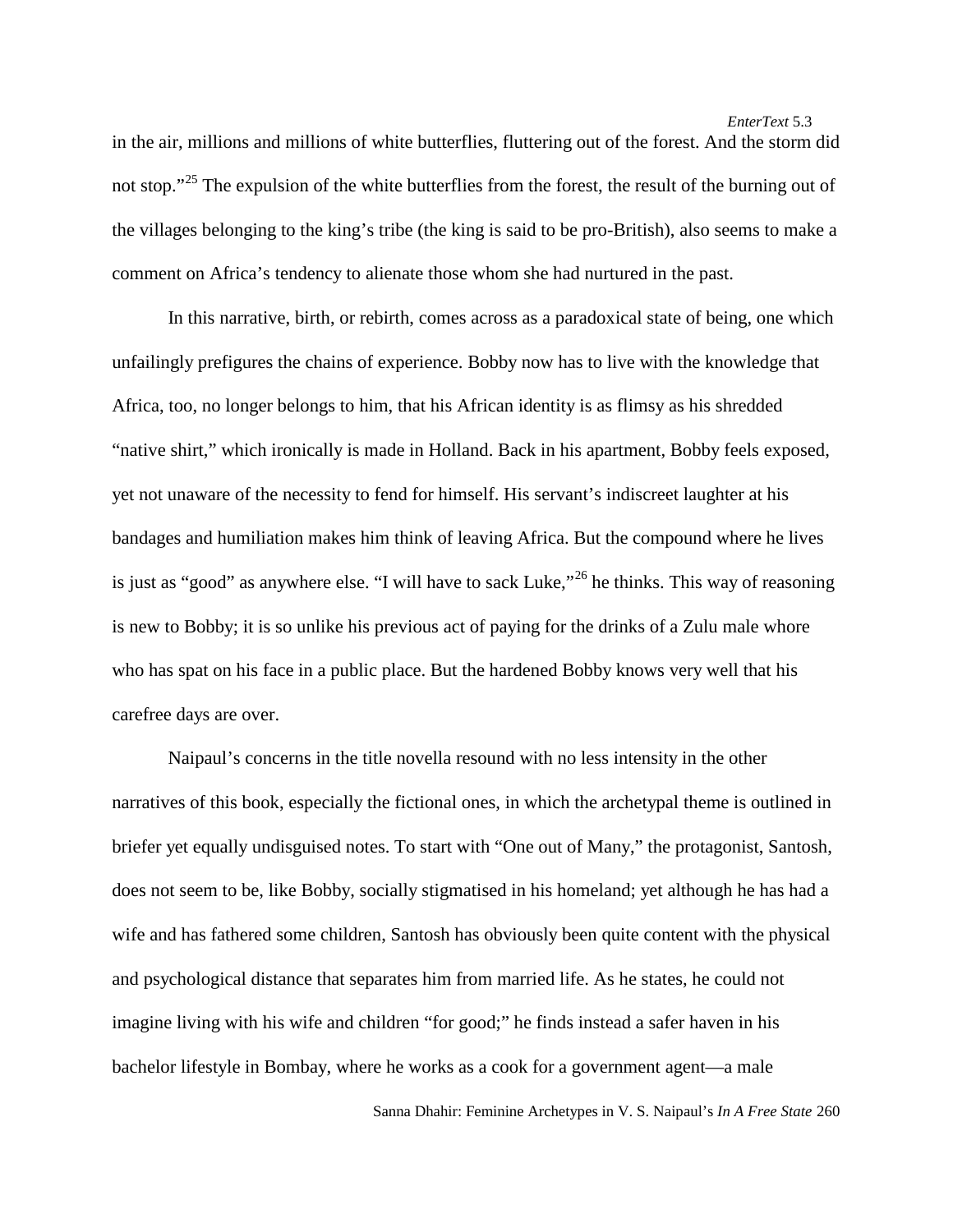authority figure from whose presence and social status Santosh derives a kind of wholeness and a much-needed sense of security and well-being. When his employer is transferred to America, Santosh cannot face the possibility of returning to his wife and children; village life in the open Indian hills, where he would bear the brunt of a householder's role, seems far too perilous to his apparently fragile masculine ego (seen more obviously in his subsequent views of women: "[She] would have broken my back with a slap<sup>"[27](#page-16-25)</sup> he says, explaining why he would not date a woman he has initially entertained the thought of dating). Therefore, he must go with the man he likes to call "sahib," a man in whose absence India would not be the sheltering entity it has been so far symbolised by the cosy, womb-like cabinet which Santosh occupies in his employer's living quarters. In this narrative, male bonding seems to be a shielding ploy against a heedless and undiscriminating universe, and Santosh's attraction to the word "sahib" (which he also applies, absentmindedly, to Priya, his second employer) recalls Bobby's tendency to repeat his boss's name, also unnecessarily, as though it were a protective amulet.

His trip to America, however, takes Santosh out of this sheltered arrangement and thrusts him into the foreign, inexplicable world of America. His sense of helplessness and child-like existence becomes apparent soon after he boards the plane to Washington, D.C. Unable to use the lavatory, he soils himself and his surroundings, incurring the wrath of the female flight attendant, all in a nightmare of infantile regression, which he fittingly concludes by vomiting all the food and drinks he has consumed during the trip. Like the car ride in Bobby's dream, Santosh's world closes up on him in an oppressive existential awareness: "From the aeroplane to the airport building to the motor car to the apartment block to the elevator to the corridor to the apartment itself, I was forever enclosed, forever in the hissing, hissing sound of air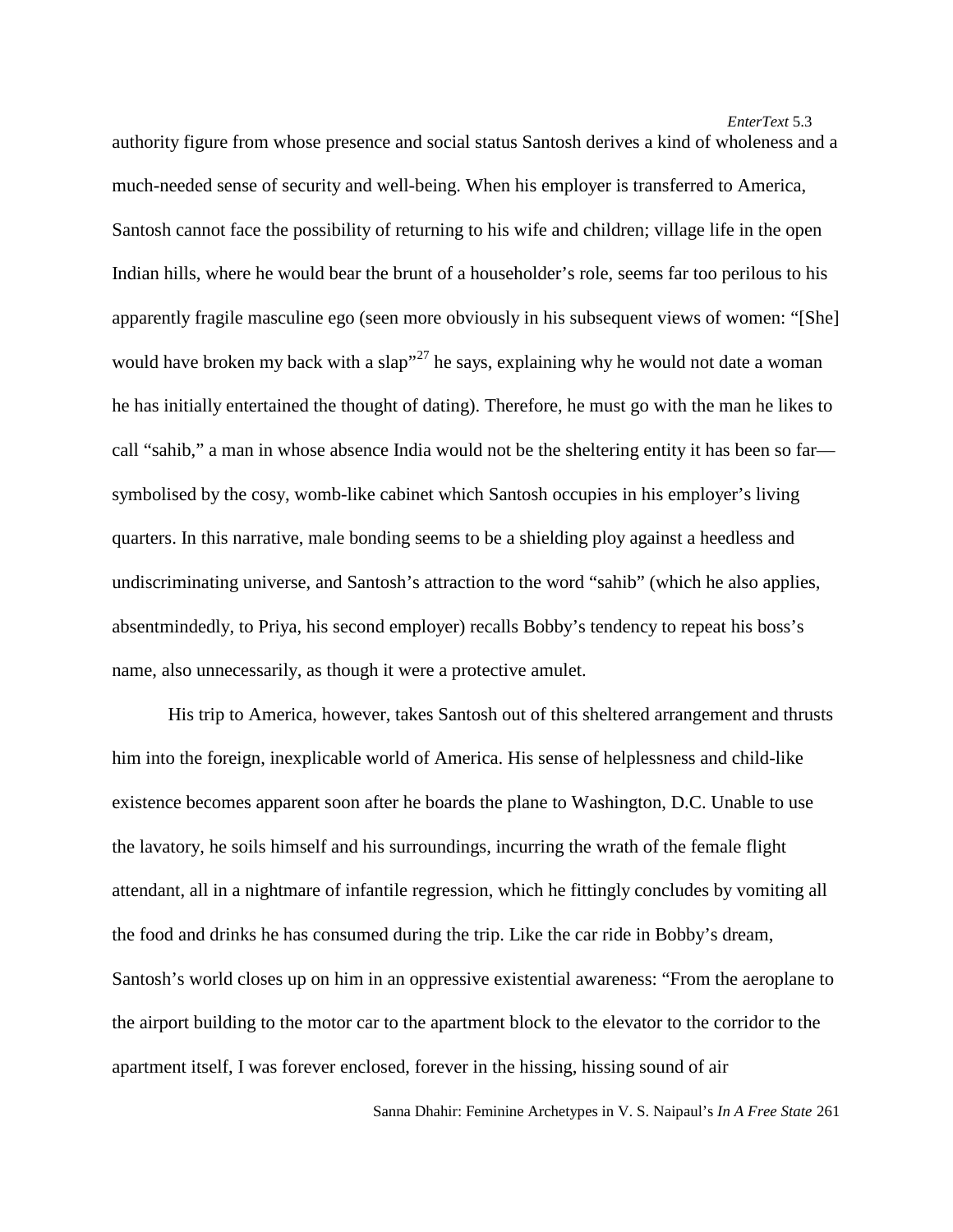conditioners."<sup>[28](#page-16-26)</sup> The "hissing" sound, which seems to reverberate all around Santosh ("hiss, hiss"), makes a statement on the serpentine qualities (a property of the ensnaring maternal archetype) of his new place. In the wide world of America, Santosh is a prisoner; he feels "protected and hidden" only inside the "cupboard" assigned to him in his employer's apartment.

In America, however, he could not continue living as a part of his employer, a man who himself is being undermined by the foreignness of his circumstances—his very Indian idols being belittled by the Americans who visit his apartment. Santosh is drawn into the American world in stages of initiation, each taking him further away from the type of life he has had before. In India, he says, he had never looked in the mirror except to "check whether the barber had cut off too much hair or whether a pimple is about to burst;<sup>"[29](#page-16-27)</sup> in America the mirror gaze, to use Lacan's expression, $30$  brings him an intimation of his own looks as well as the desire to enhance this new idea of himself by acquiring American-style clothes (a reminder of Bobby's "native" shirt). Yet the green suit he buys, which is significantly too large for him, brings no fulfillment to Santosh. It remains folded in its box, a distinct sign of futility and lack of belonging. Unlike Bobby, Santosh has major difficulties identifying with America, which to him is made of elements none of which he can embrace. White Americans, he says, are nowhere to be seen; they all live a never-ending television life. No less real in his view are the foreign domestics whom he sees gathering in circles to chant, in gibberish Sanskrit, songs about Hindu gods. To him, America is defined by the "*hubshi*," his term for black Americans, whom he finds everywhere but with whom he is neither culturally nor religiously conditioned to form ties. Ironically, however, it is "black" America, embodied by the "*hubshi*" woman, which he must espouse, risking the fate of being reborn as "a cat or a monkey or a *hubshi*"<sup>[31](#page-16-29)</sup> in another life. His union with this woman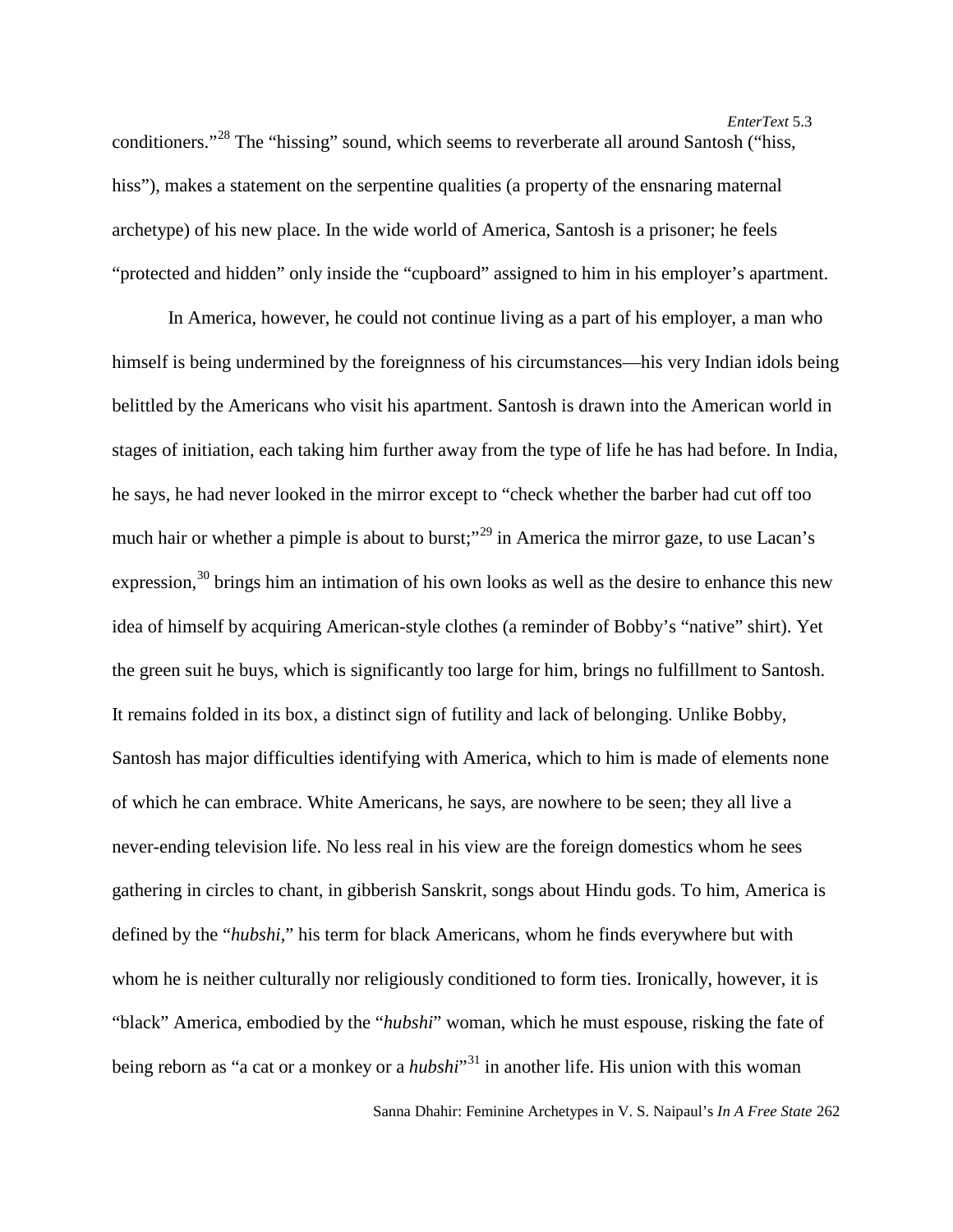epitomises the overpowering and castrating forces of his world: it is the Indian Kali that he projects on her, "goddess of death and destruction, coal-black, with a red tongue and white eyeballs and many powerful arms."<sup>[32](#page-16-30)</sup> Unusual emphasis is placed on the largeness of her body, which never fails to intimidate Santosh and send him to take to his heels. Sexual contact with her is bound to be "an act of dishonour," which all the chastisement he inflicts on his "poor" genitals could not remove.<sup>[33](#page-16-31)</sup> In fact, nothing relieves him more than seeing Washington, D.C., go up in flames; he prays for the raging fire (a reminder of the ferocious fire of Africa above) fully to consume the entire city and, like the doomsday fire of Indian mythology, bring an end to his world.<sup>[34](#page-16-32)</sup>

 Although Santosh flees the "*hubshi*" ("[She] might claim me for her own,"[35](#page-16-33) he says) and manages to find a hiding place at the restaurant of a fellow Indian, his status in America, his very identity as an American, becomes crucially dependent on his alliance with her. Yet while legalising his stay in America, the "*hubshi*" draws him irretrievably into her own darkness, which uniquely mirrors the bleakness of his second home. Their "dark" marital house, which bears the words "soul brother," plainly comments on the absurdity of his situation in America, where his worst fears of being reborn a "*hubshi*" have, indeed, materialised in *this* world. But as in Bobby's case, there is no way back for Santosh. He has grown and left behind him that state of "childhood" which marked his life as an appendage of his first employer. In this narrative, too, growth seems to bring nothing but a profound intimation of the protagonist's sordid reality. Extinction, Santosh feels, is imminent, and all he has to do is feed his body and clothe it for a certain number of years. "Then it is all over."[36](#page-16-34)

This death in life, this "sickness of the soul,"<sup>[37](#page-16-35)</sup> as Santosh calls it, reverberates with equal poignancy in "Tell Me Who to Kill," a story in which the main but nameless character also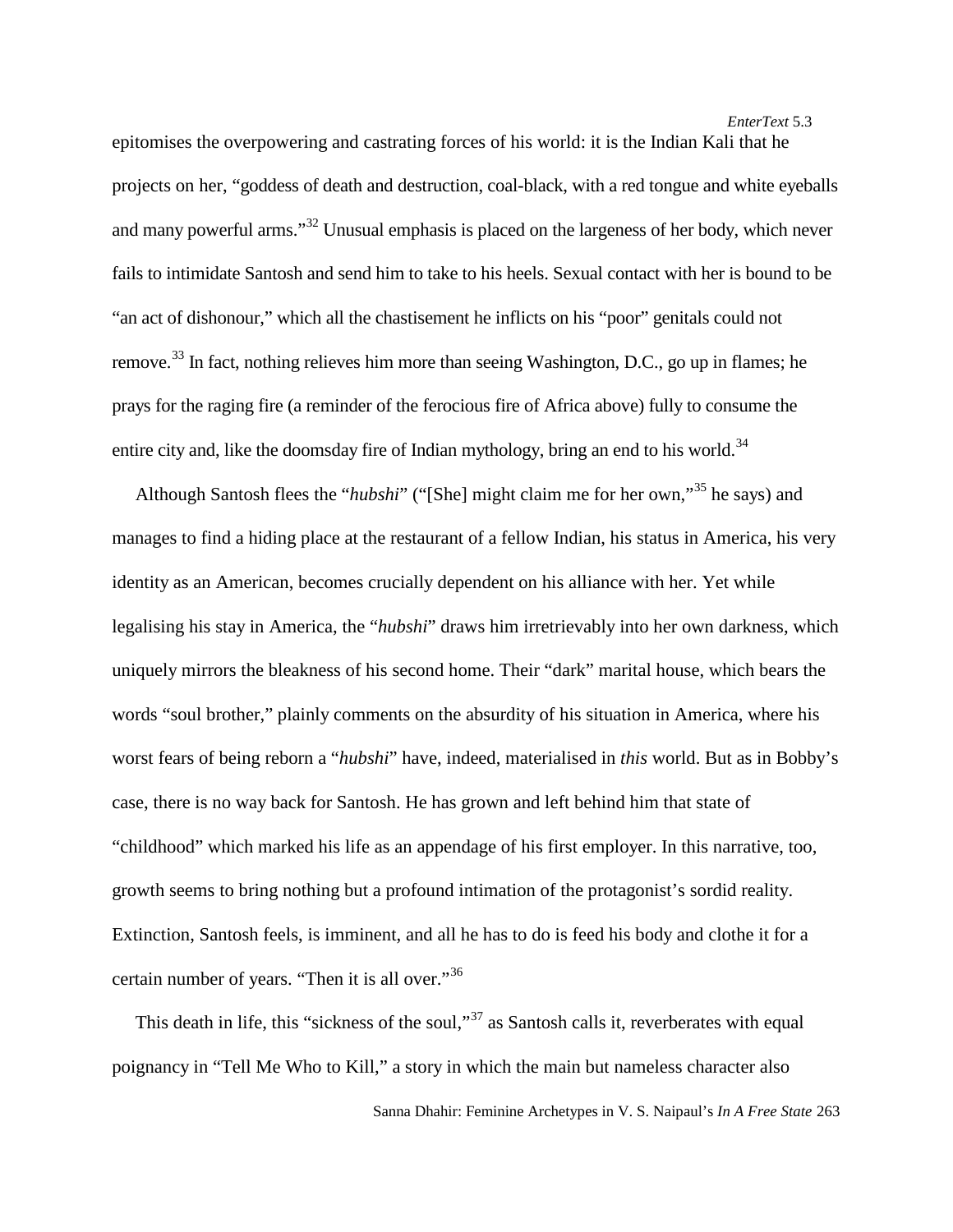follows the ancient lure of a foreign land, his motherland having faltered in her mission of nurturing him as well as his brother/lover/alter ego. The deprivations of his formative years find a clear expression in his conspicuous yearning for a solid and ego-endorsing house (a typical yearning in Naipaul's protagonists); however, the houses he craves for himself all seem to change their hue and, startlingly, to close in on their occupants: for instance, his uncle Stephen's house after the failure of his son in Canada, or that of the rich neighbour in which the man mysteriously dies—this "big" house, which he once lends for a wedding, turns out to be not only small on the inside, but dimly lit, smelling of dead rats and thoroughly infested with woodlice. In London, the narrator aims to "mother" the "poor" and "beautiful" boy, Dayo, working two jobs to combat the poverty of his background. But the London which offers cash with one hand soon grabs it with the other, tellingly assuming the contour of a tempting curry-and-roti shop. Instead of giving sustenance, the "food" shop drains his energy, leaving him "like a Samson without his hair,"<sup>[38](#page-16-36)</sup> cut down to size by a perfidious feminine archetype. "Tell Me Who to Kill," the titles goes, but it is the narrator's body, as well as his own brother's, which finally occupies the "chest" in the story's hallucinated murder scene.<sup>[39](#page-16-37)</sup> London's alienating impulses are aptly defined by the mental institution where he is a "dead man" to the world, placed under the guardianship of Frank, a seemingly maladjusted homosexual, who vindicates himself by continuously probing the drawbacks of the British social system. "He is forever worrying me with his discrimination enquiries," the narrator says, "digging me all the time because he prefer to see me weak. He like opening up manholes for me to fall in; he is anxious to push me down in the darkness."<sup>[40](#page-16-38)</sup> Instinctively, the narrator seems to know that the darkness which has sucked him in cannot be explained by Frank's anxious rationalisations.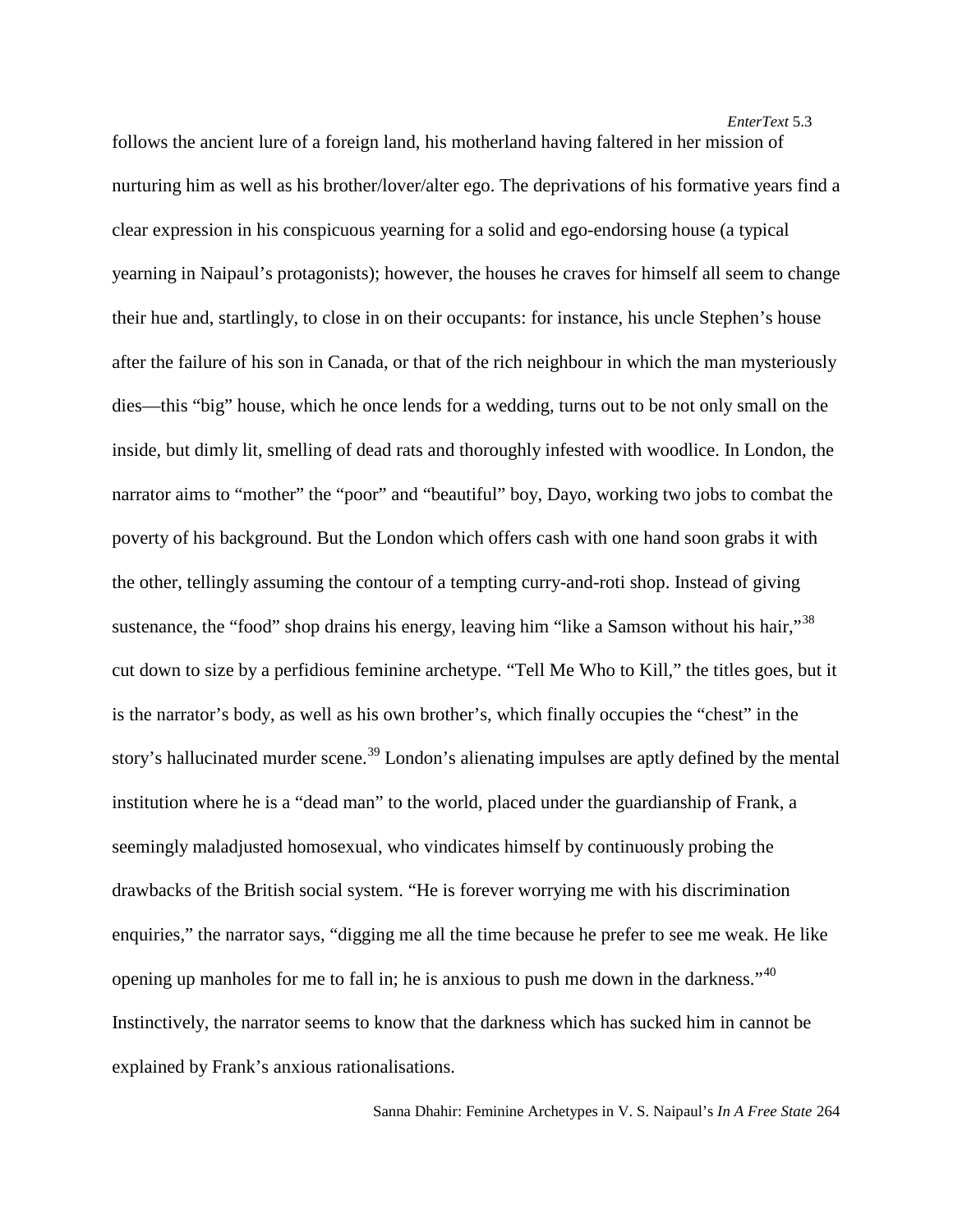In this story, too, London's dark and mysterious forces are typically objectified by a female character, the narrator's "moon-mad" landlady, who periodically shuts her husband out of the house and who fails to recognise the narrator even after five years of boarding with her. In her house, he occupies a dark, rat-infested basement room, whose small windows "look out on nothing back and front."<sup>[41](#page-16-39)</sup> In her "darkness" and irrational moods, which are repeatedly linked to the waxing and waning of the moon, his "landlady" is the ultimate incarnation of the impervious town that has estranged him, as well as his brother, who has also gone "foolish" in London. Like Bobby's journey across Africa, the narrator's bus and train rides terminates in a tomb-like building, the church where his brother Dayo is getting married, and where the wedding ceremony is "more like a funeral than a wedding." $42$ 

*In a Free State* is a work in which Earth looms large as an unaccommodating and uncaring entity. It attracts only to reject; it beckons only to distance. Its landscapes, climates, edifices, houses, and various other buildings and enclosures are constantly used as metaphorical expressions for its relentlessly unresponsive and forbidding nature. The African roads which Bobby must traverse are hedged on every side with danger: the torrential rain, the potholes, the mudslides, the precipices, all speak of the menace that courts him with a full force in the dark army post. It is interesting that as Bobby leaves the scene of torture, he is aware of a landscape bathing in the gold of the afternoon sun, with promontories posing magnificently in the background, utterly oblivious to what has happened to Bobby, to the hunted-down African king, his soldiers, his tribes. Similarly, the London which the narrator in "Tell Me Who to Kill" passes through is pervasively blotched with rain, mist, and squalid scenes—"like a big, wet, rubbish dump."<sup>[43](#page-16-41)</sup> When the rain once stops, to allow for a short walk along one street, he and Frank come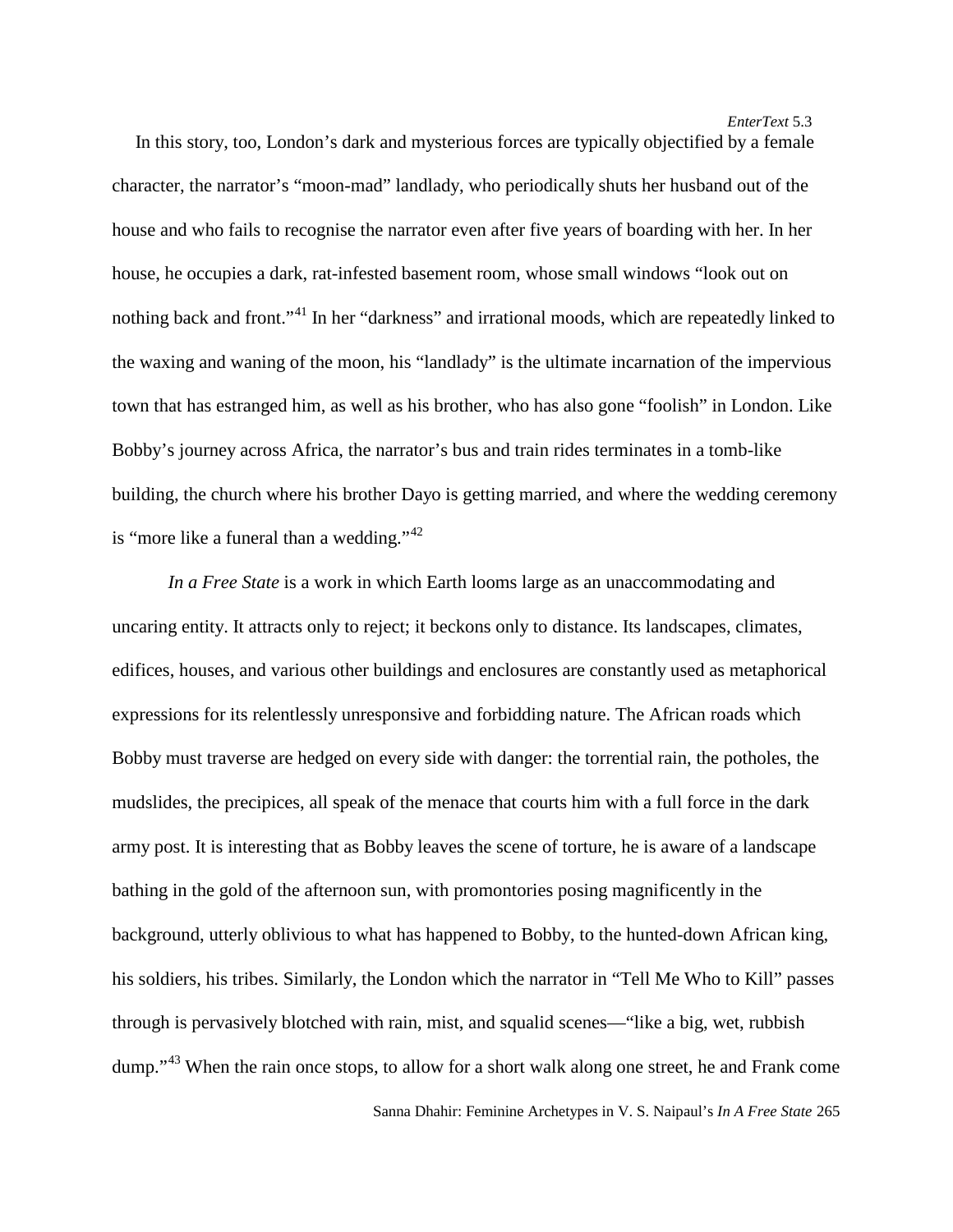face to face with the treacherous food shop—"that noose I put my neck in"<sup>44</sup>—which now assumes the shape of a jokes-shop, the "false" items it carries already collecting dust, signifying loss and eviction for the shop's new owner, who is interestingly "white." In different but no less significant ways, the neighbourhood where Santosh ends up living is in that part of Washington with "[b]urnt-out brick houses, broken fences, overgrown gardens;" it is a place in which he lives as a "stranger,"[45](#page-16-43) with a woman who, in his mind, typifies the forces behind his captivity.

This image of a distant and unheeding Earth is also seen in the two autobiographical pieces which constitute the prologue and epilogue for *In a Free State*. In the first narrative, the aging tramp has been travelling all over the world for thirty-eight years, a "citizen of the world," as he claims, and a "geologist" by training;<sup>[46](#page-16-44)</sup> yet, obviously, the planet he has sought to study is not so ready to claim him as one of her own. He is literally and metaphorically at sea (the womb and the tomb of Mother Earth), his world being traumatically reduced to a nightmarish ship passage during which he is hunted down like an animal and driven to find refuge in the ship's toilets. Like Santosh, he is one out of many; the ship's background is teeming with refugees and immigrants, all highlighting a pervasive homelessness. In "The Circus at Luxor," the dehumanised children, who seem like "a type of sand animal,"[47](#page-16-45) have become a tourist attraction in the Egyptian desert; they are photo opportunities, subjects for a photo album, as they flock together for bits of sandwiches flung to them on the sand and skitter away just as a man's camel whip almost descends on their backs. Raging at the spectacle, Naipaul himself takes the whip from the man's hand and threatens to "report" him to Cairo (echoing Bobby, who likewise threatens to report the soldiers beating him). The question is, to whom exactly would he report? Which and where are the forces that care for or spoil one's existence?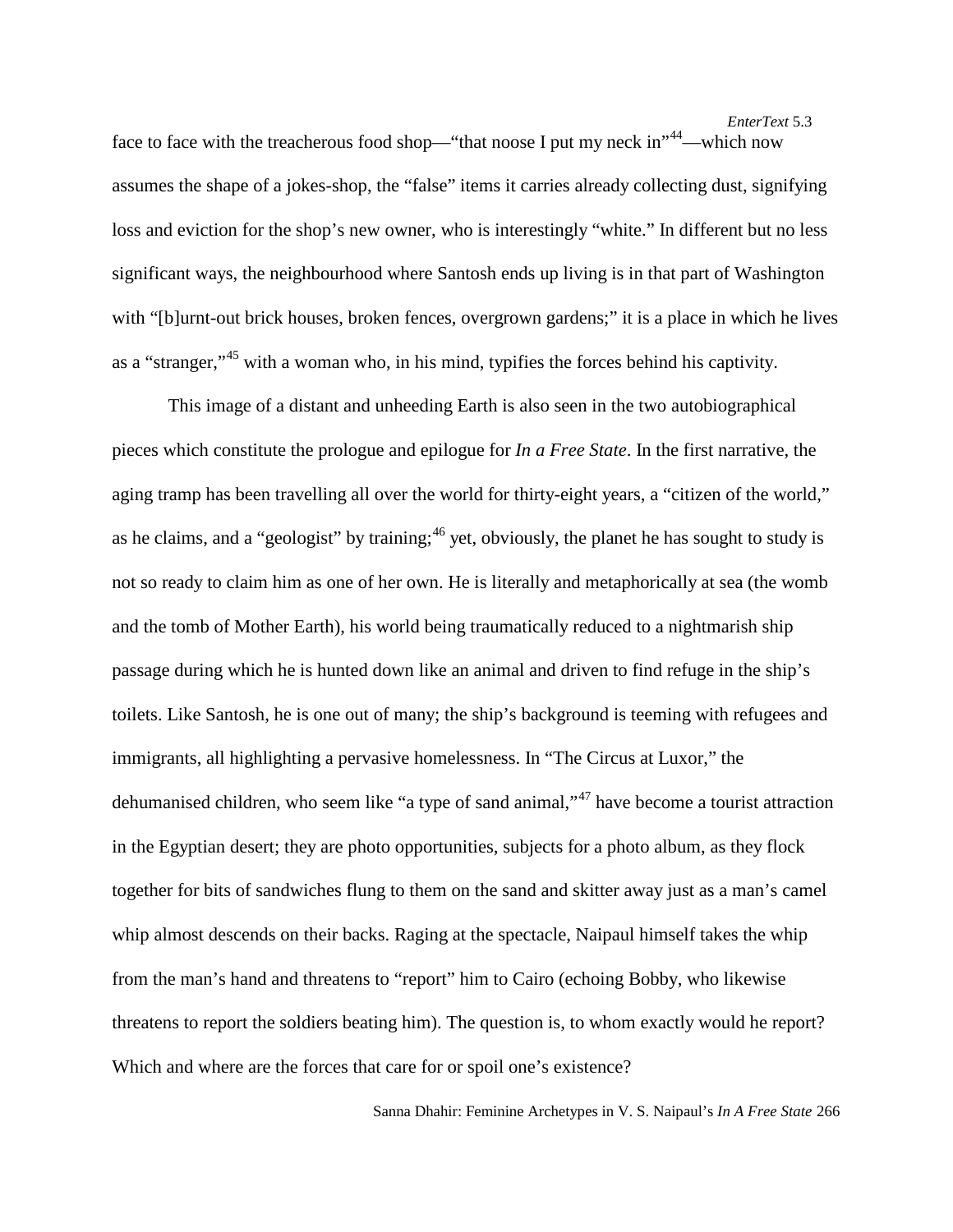In this book, Earth's irrational, indifferent, and aggressive attributes are invariably mirrored by the female characters. These women may not be harmful in themselves, but in the consciousness of the male protagonist they constantly appear as overpowering entities. With Bobby's negative view stripped off her, Linda may easily pass as a realistic, level-headed, and even considerate individual. The "*hubshi*" woman is totally seen through Santosh's awareness of her, but if one looks beyond his particular vision, one is unlikely to see Kali in her countenance. And we hardly know enough of Dayo's wife to take her as the entrapping "stranger" she appears to be in the narrator's mind. The fear of women is hardly warranted outside the male protagonist's perceptions, but it is a real fear. Naipaul constantly projects it on a host of symbols associated with the ensnaring and life-denying archetypal female: land, sea, moon, darkness, house, store, ship, plane, car, cabin, chest, cupboard, and even toilets—the last suggesting what Dinnerstein calls the "Dirty Goddess," the mother figure and the human will's major adversary, reminder of the flesh, the mortal, humbling flesh, from which we all come. [48](#page-16-46) *In a Free State* is a work in which the male ego is slighted, wounded, and cut down to size. Bobby is reduced to "boy," and the two other protagonists are metaphorically swallowed up by the dark mysteries of a dreadful world. Even Priya, Santosh's second employer, who seems to have "coped with Washington<sup>"[49](#page-16-47)</sup> is in fact an insecure and perpetually anxious man. With dark hollows under his eyes, he is forever talking of renunciation and of praying by a Ganges to which he has already lost his way.

When a writer is nagged by certain obsessions, his characters and themes tend to repeat themselves. A general look at the bulk of Naipaul's oeuvre would not fail to show that those of his characters who change their countries in search for more fulfilling worlds end up with an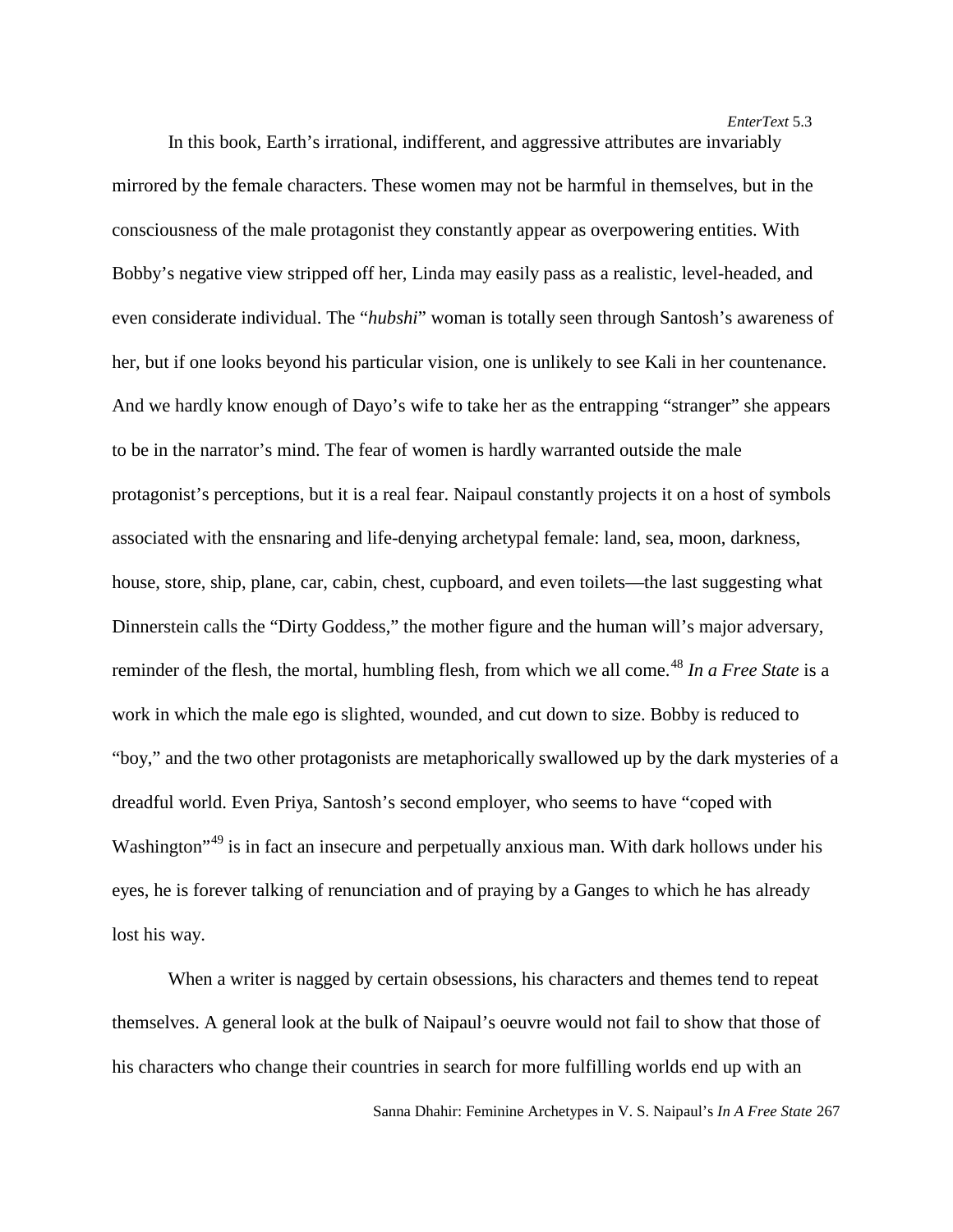*EnterText* 5.3

acrid taste of what Homi Bhabha calls "unhomeliness;"<sup>[50](#page-16-48)</sup> for wherever they go there is yet another distancing face of Earth, ready to withhold what it has initially promised. Naipaul's fictional work recurrently dramatises what seems to have long absorbed his own thoughts and emotions. No less preoccupied with safety, security, and rebirth than are his fictional characters, and troubled like them by the "fear of extinction,"<sup>[51](#page-16-49)</sup> Naipaul, who has widely travelled in this world, has similarly searched for a "benign" place that could absorb his anxieties and provide him with what Richard Kelly calls "psychological shelter."<sup>[52](#page-16-50)</sup> He once found such a place in Wiltshire, England, where he occupied a stone cottage in the grounds of a manor house. "In my welcoming cottage," he writes, "I was like a child again. As though I had at last, after twenty years, travelled to the equivalent of the fantasy I had had in mind when I left home." However, this "second childhood" lasts for a short time, ending with a sharper hint of the "extinction" to come. Simultaneously, his cosy, welcoming stone cottage suddenly transforms in his eyes, revealing, like most other places in his fiction, a host of unmistakably life-negating attributes: "The solid stone and flint walls which I loved—for the warm colour of the stone especially kept in the cold. The beech trees that embowered it also kept out the sun. Even in summer it never got warm; even during the summer drought that killed the old mock orange shrub I needed heat at night."[53](#page-16-51) *The Enigma of Arrival* may celebrate birth, but it more pervasively mourns death—of Jack, Brenda, Allen, and of the narrator's [Naipaul's] brother and sister. It dwells on the spiritual death of the narrator's landlord, the acedia that plainly speaks of the pains and frustrations of adulthood and its great contrast with a short happy childhood of which the manor's children's house is a long-lasting reminder. Naipaul's disillusionment in concepts of birth, rebirth, and regeneration is eloquently expressed in the image of the compost pile the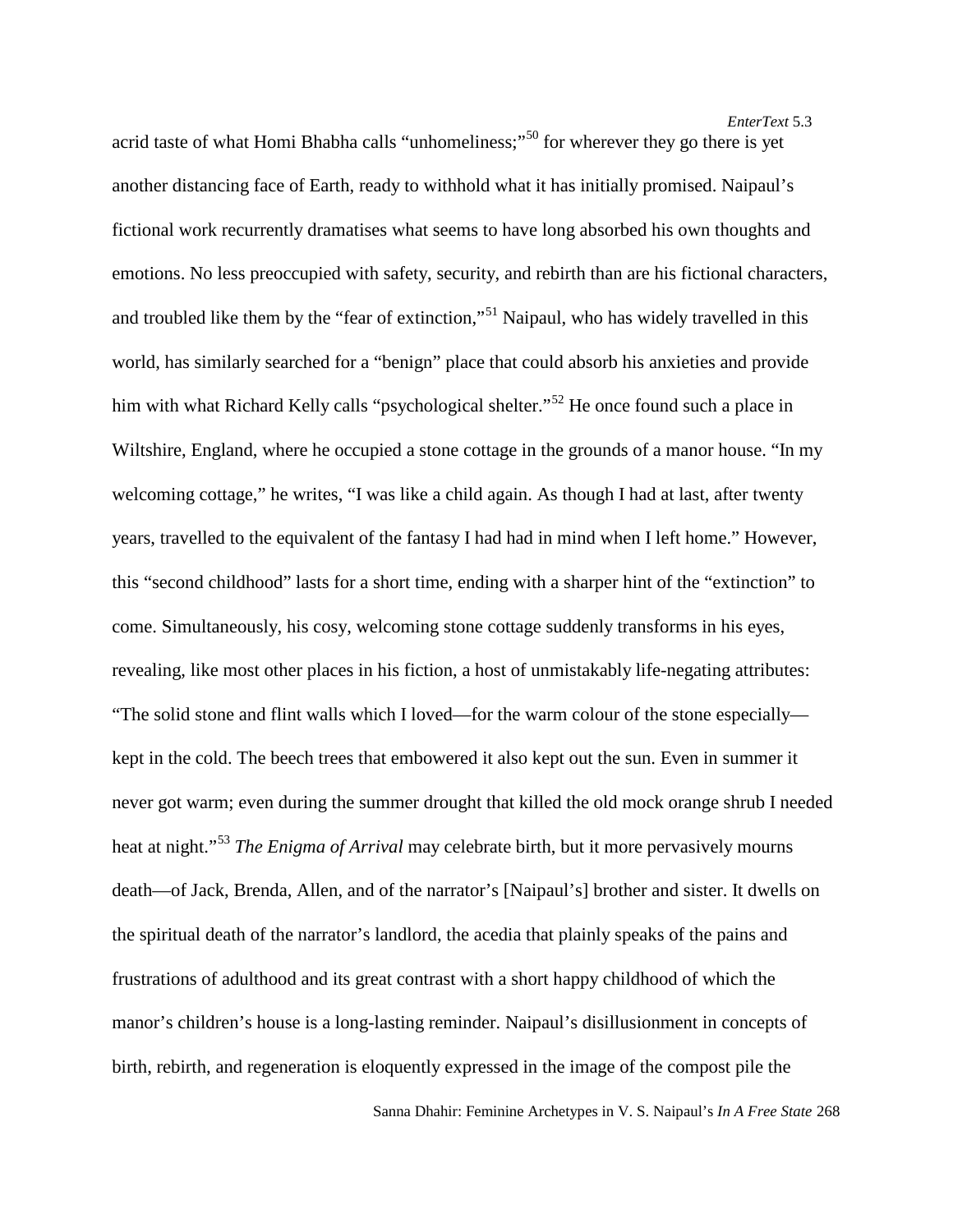gardener Pitton has established behind the children's house as a "grass-and-leaf-and-flower

graveyard."[54](#page-16-52) It is an image that clearly speaks of the dreadful cycle of life and death, of the

morbid fear of a world "in flux," a world in which things are created only to die—"Grass to hay

to earth."<sup>[55](#page-16-53)</sup>

<span id="page-15-0"></span><sup>&</sup>lt;sup>1</sup> V. S. Naipaul, *In a Free State* (Harmondsworth: Penguin, 1973). <sup>2</sup> Naipaul's portrayal of women has been criticised as rough and distasteful, the result of misogyny on his part. See, for instance, Consuelo Lopez de Villegas, "Matriarchs and man-eaters: Naipaul's Fictional Women" (*Revista Interamericana* 7.4, 1977-78), 605-15; Martha Lewis, "Bitches and Householders" in Fritz Fleischmann and Deborah Lucas Schneider, eds., *Women Studies and Literature* (Erlangen: Palm and Inke, 1985), 179-212; Helen Pyne-Timothy, "Women and Sexuality in the Later Novels of V. S. Naipaul" (*WLWE* 25.2, 1985), 298-306; and Elaine Fido, "Psycho-Sexual Aspects of the Woman in V. S. Naipaul's Fiction" in Mark McWatt, ed., *West Indian Literature and Its Social Context* (Barbados: University of the West Indies, 1985), 78-118. In my view, this harshness towards women often derives from a deep-rooted fear of the female archetype, which Naipaul's male characters invariably project onto the women they associate with. For more details on this subject, see my archetypal analysis of *Mr Stone and the Knights Companion*: Sanna Dhahir, "Mistress of the Tomb, I Fear You: Feminine Archetypes in V.S. Naipaul's *Mr Stone and the Knights Companion*" (*Commonwealth* 24.2, 2002), 93-105.<br><sup>3</sup> Erich Neumann, *The Great Mother: An Analysis of the Archetype*, trans. Ralph Manheim (New York: Pantheon,

<sup>1963), 170.&</sup>lt;br><sup>4</sup> Naipaul, *In a Free State*, 116.

<sup>&</sup>lt;sup>5</sup> Neuman, 27; Judith Fryer, *The Faces of Eve: Women in the Nineteenth-Century Novel* (New York: Oxford University Press, 1976), 189.

<sup>&</sup>lt;sup>6</sup> Naipaul, *In a Free State*, 153. <sup>7</sup> Ibid., 116.

<sup>&</sup>lt;sup>9</sup> Ibid., 109; emphasis added.<br><sup>10</sup> Ibid., 105, 190.<br><sup>11</sup> Ibid., 143.<br><sup>12</sup> According to Landeg White, "Bobby never disagrees with Linda without being proved wrong." See Landeg White,<br>*V. S. Naipaul: A Critical Introducti* 

<sup>&</sup>lt;sup>13</sup> Naipaul, *In a Free State*, 197.<br><sup>14</sup> See C. G. Jung, *Aspects of the Feminine*, trans. R. F. C. Hull (London: Ark Paperbacks, 1982), 110; Neumann, 149; Wendy Doniger O'Flaherty, *Women, Androgens, and Other Mythical Beasts* (Chicago: University of Chicago Press, 1980), 203.

<sup>&</sup>lt;sup>15</sup> While working on *In a Free State*, Naipaul himself had been troubled for "a year or more" by a recurring nightmare in which he is thrown flat on his back by a sudden "explosion" in his head. He later describes this book as "an attempt to find a story for, to give coherence to" this "unsettling" dream. The "fear" and "uncertainty" which Naipaul experienced during this period, and which drove him to seek a period of pastoral calm in a Wiltshire cottage, were transferred, he says, to Africa. See V. S. Naipaul, *The Enigma of Arrival* (New York: Alfred Knopf, 1987), 99-100.<br><sup>16</sup> Horney argues that "Male homosexuality has for its basis . . . the desire to escape from the female genital, or to

deny its very existence:" Karen Horney, "The Dread of Women" (*International Journal of Psychoanalysis* 13, 1932,